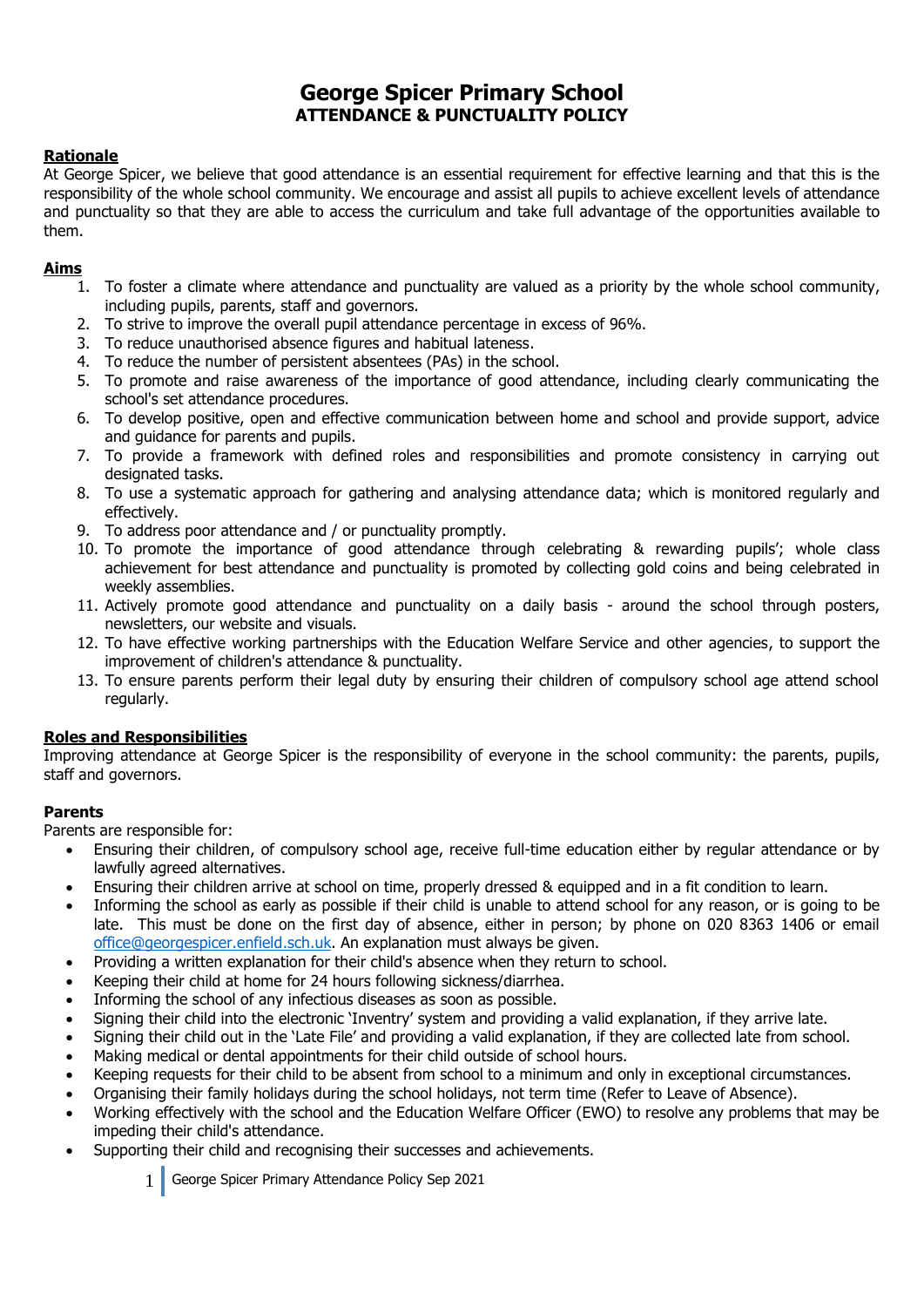Notifying the school in writing, should the decide to change schools, with a) the name of the other school, and b) the date when the pupil will first attended, or is due to start attending, that school.

## **Pupils**

Pupils are responsible for:

- Doing all they can do to attend school and all of their lessons regularly and punctually.
- Being ready to learn.
- Playing a positive role in the life of the school and making the most of the educational opportunities available to them.
- Asking a member of staff for support if they are experiencing difficulties either at home or school.
- Celebrating their successes and achievements.

## **The School**

All school staff are responsible for:

- Creating an ethos the pupils want to be part of.
- Giving a high priority to attendance and punctuality.
- Meeting the legal requirements for attendance set out by the Government; including completing the register twice a day by the allocated time.
- Recording and monitoring attendance and punctuality for every pupil in their direct care.
- Investigating all absenteeism promptly and consistently.
- Liaising closely with parents regarding their child's attendance and punctuality.
- Encouraging good attendance and punctuality through personal example.
- Promoting attendance and punctuality through the school's reward systems.

The Attendance Officer & Attendance Lead Professionals are responsible for:

- Encouraging effective, open communication between home and school.
- Ensuring staff follow the agreed procedures for the recording and monitoring of attendance.
- Informing parents of the school policy and ensuring individual attendance levels are reported to parents at least annually.
- Developing procedures that enable the school to identify, follow up and record unauthorised absence, patterns of absence and lateness.
- Implement a range of effective strategies to follow up intermittent and long term absenteeism, as well as lateness.
- Effectively monitoring attendance & punctuality across the school, taking appropriate interventions.
- Reporting regularly to the Leadership team within the school of the actions that are being taken in regards to individuals and groups of children whose attendance and punctuality is not where it should be.
- Consistently recording authorised and unauthorised absences within the guidance of the 1996 Education Act.
- Following consistent procedures leading to a formal referral to the EWO.
- Adequately providing for pupils with difficulties, within the boundaries of resources available, to ensure appropriate delivery of the curriculum.
- Setting annual targets in accordance with the Education (School Attendance Targets) Regulations of 2006.
- If a child is recognised as a child at risk of missing education then the school should follow its child missing education (CME) policy.
- If the school receives written notification of a parent to home educate their child the school will meet with the parents to discuss this and then the school will inform the pupils local authority that the pupil is deleted from the admission register.

## **Governors**

The Governing Body is responsible for monitoring the implementation of the attendance policy.

## **School Procedures for Recording and Monitoring Attendance**

## **Registration**

Registers are taken electronically twice a day. In the morning at 9am and again directly after lunch. A pupil must be present during this time to receive an attendance mark. Any pupil arriving after the close of the register must report to the school office and be signed into the electronic system giving clear reasons for the lateness. Any pupil arriving after the close of the register at 9.20am will be marked as an unauthorised absence. Refer to GSPS Procedures for Registration and Late Arrival (Appendix A)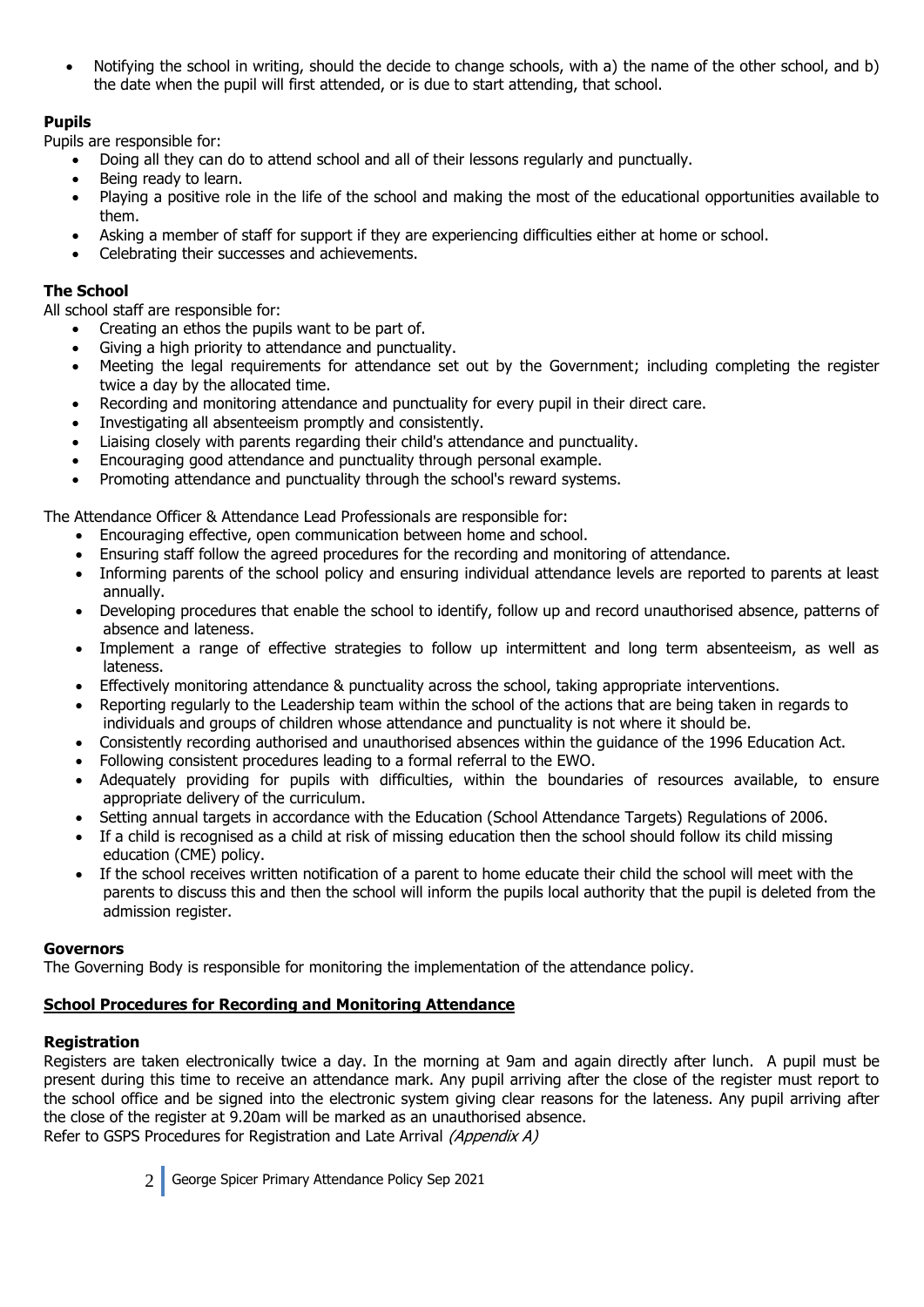#### **Authorised and Unauthorised Absences**

The school is obliged by law to distinguish between authorised and unauthorised absence. **A letter or telephone message from a parent / carer does not authorise an absence**. Only if the school is satisfied as to the validity of the explanation offered by the letter or message from the parents, will the absence be authorised.

#### **Early Arrivals and Late Collections**

Refer to GSPS Procedures for Late Collection (Appendix B)

#### **Monitoring**

In addition to teachers' daily monitoring of their pupils' attendance, all pupils' attendance will be reviewed weekly by the Attendance Officer. Parents can expect to be informed promptly if the school is concerned about a pupil's attendance. The Office staff will undertake "First Day Contact" by either text or phone call for absences with no prior notice.

The Attendance Officer & Attendance Lead Professionals will meet regularly with the EWO to discuss attendance and punctuality and to review actions taken to improve the situation. Parents will be advised of concerns so that they may be actively involved in monitoring their child's attendance.

#### **Strategies for Promoting Attendance and Punctuality**

A range of strategies are used to promote good attendance and punctuality, including:

- $\triangleright$  Celebration of good attendance and punctuality in assemblies weekly
- $\triangleright$  Promotion in the weekly newsletter
- $\triangleright$  Punctuality award in the form of a gold coin in Friday assemblies to gain a whole class prize.

#### **Strategies for Dealing with Poor Attendance**

| <b>Attendance</b>     | Timescale   | <b>Action</b>                                                                                                                                                                                                 |
|-----------------------|-------------|---------------------------------------------------------------------------------------------------------------------------------------------------------------------------------------------------------------|
| Below 93%             | 2 weeks     | $\triangleright$ Learning Mentor                                                                                                                                                                              |
| Below 92%             | Immediately | $\triangleright$ Letter of concern                                                                                                                                                                            |
| Below 90%             | Immediately | $\triangleright$ Involve EWO                                                                                                                                                                                  |
|                       |             | $\triangleright$ Meeting / Attendance Clinic                                                                                                                                                                  |
|                       |             | > PA & Medical evidence letter                                                                                                                                                                                |
|                       |             | $\triangleright$ Possible Penalty Notice letter                                                                                                                                                               |
| Not improving         | Ongoing     | $\triangleright$ Frequent communication & meetings with<br>Attendance Officer, Lead Attendance<br>Professional & EWO, as appropriate.<br>$\triangleright$ Penalty Notice Letter<br>> Court Assessment Meeting |
| referral if required. |             | Pupils with attendance below 95% may be discussed with the EWO, leading to an EWO                                                                                                                             |

#### **Leave of Absence**

At George Spicer, we believe that children should not be taken out of school unless they are ill or there is an exceptional circumstance.

We strongly encourage medical appointments to be outside of school hours and family holidays to only be taken during the school holidays, so that a child's education is not disrupted. Even 90% attendance over five years means half a year of missed school. This has the effect of significantly reducing a pupil's opportunity to learn and achieve.

Parents wishing their child to take any leave of absence during term time must complete a '**Leave of Absence' form** at least 10 school days prior to the desired date and hand it to the Attendance Officer. It is then at the discretion of the Attendance Officer & the Headship team whether the request is granted.

#### **Penalty Notices**

The school will use the sanction of **Penalty Notices** if parents:

- condone extended absences.
- take their child on holiday in term time.
- return the pupil later than agreed by the school.
- are persistently bringing their child late to school after the register has closed.
- allow their child to be absent for more than 10 days without medical evidence.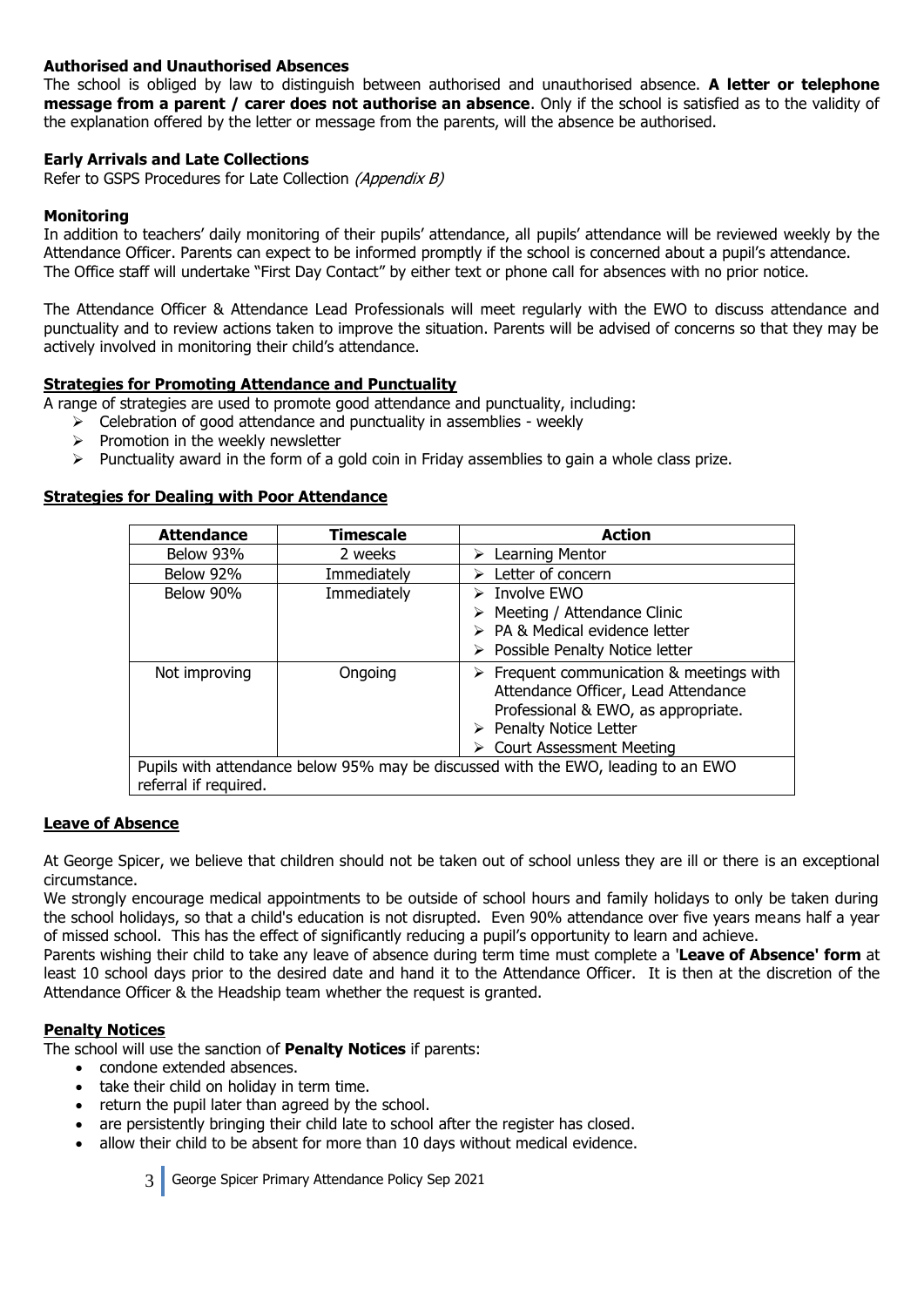Penalty Notices will be issued under the LA framework "Code of Conduct for issuing education & exclusion related Penalty Notices January 2015".

#### **Safeguarding**

The safety and wellbeing of all of our pupils is of paramount importance. We follow the London Procedures for Child Protection, in addition to safeguarding guidance provided by Enfield Local Authority and relevant national bodies. If any member of the school community has concerns regarding any child's attendance, please speak to the Attendance Officer or a member of the Headship team.

#### **References**

GSPS Procedures for Registration and Late Arrival (Appendix A) GSPS Procedures for Late Collection (Staff Handbook Appendix B) (CME) policy. (Appendix C) GSPS Procedures for Leavers and New Starters Education Act 1996 Education (Pupil Registration) Regulations 2006 (SI2006/1751) Education (School Attendance Targets) Regulations 2006. Enfield EWS framework "Code of Conduct for issuing education & exclusion related Penalty Notices January 2015".

Signed: Headteacher

Date: September 2021

This policy will be reviewed in May 2023 (however appendices will be updated accordingly)

Appendix A

## **GEORGE SPICER PRIMARY**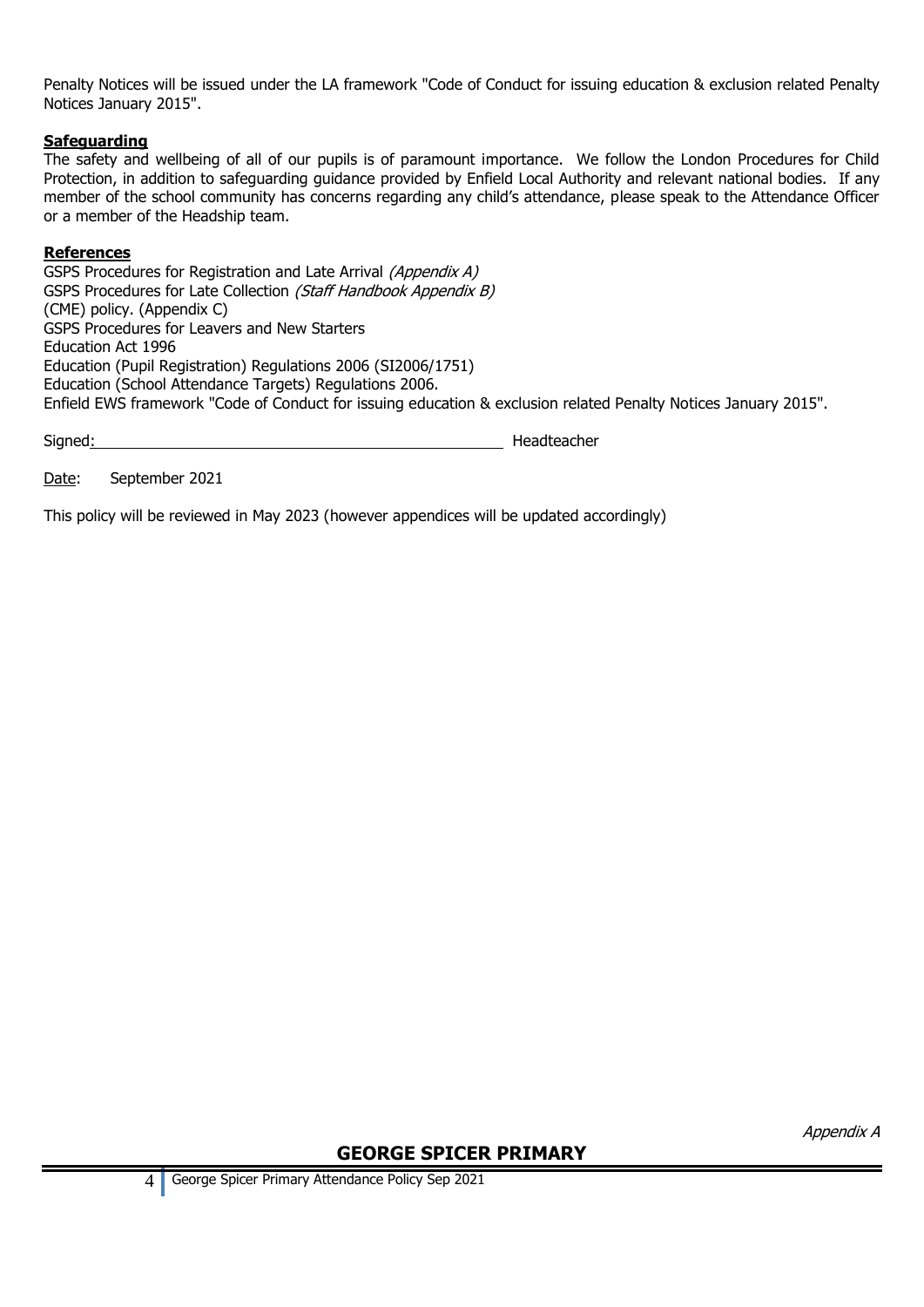#### **ELECTRONIC REGISTRATION:**

Registers are marked electronically twice a day, at the beginning of each morning and afternoon session using Scholar Pack. It is the legal responsibility of the classteacher to complete this accurately.

| <b>School Day Times:</b> |              |            |                        |           |                        |                    |
|--------------------------|--------------|------------|------------------------|-----------|------------------------|--------------------|
|                          | <b>Doors</b> | School     | <b>Morning</b>         | Lunchtime | <b>Afternoon</b>       | End of School      |
|                          | <b>Open</b>  | Start time | <b>Register closes</b> |           | <b>Register closes</b> |                    |
| <b>Sketty</b>            | 8.50 am      | $9.00$ am  | 9.20 am                | various   | 10 minutes after       | 3.15pm             |
| <b>Road site</b>         |              |            |                        |           | end of lunchtime       |                    |
| <b>Kimberley</b>         | 8.45 am      | $9.00$ am  | $9.20$ am              | various   | 10 minutes after       | 3.30 <sub>pm</sub> |
| <b>Gardens</b>           |              |            |                        |           | end of lunchtime       |                    |
| site                     |              |            |                        |           |                        |                    |

The following symbols are used:-

| The following symbols are used:- |                              |  |
|----------------------------------|------------------------------|--|
|                                  | Present for morning session  |  |
|                                  | Drocont for afternoon coccio |  |

|              | Present for afternoon session                                                                        |
|--------------|------------------------------------------------------------------------------------------------------|
| O            | Absent                                                                                               |
|              | Late before close of registers: 9.10am (SR site) or 9.00am (KG site) (recorded as present)           |
| U            | Late after registers close at 9.10am (SR site) or 9.00am (KG site)                                   |
| B            | <b>Education off site</b>                                                                            |
| $\mathsf{C}$ | Other circumstances (please state e.g. family crisis)                                                |
| D            | Dual registration (ie pupil attending 2 educational establishments)                                  |
| E            | Excluded                                                                                             |
| F            | Extended family holiday (agreed)                                                                     |
| G            | Family holiday (NOT agreed or in excess of agreement)                                                |
| H            | Family holiday (agreed)                                                                              |
| I            | Illness                                                                                              |
| J            | <b>Interview</b>                                                                                     |
| M            | Medical/dental/optician/hospital appointment                                                         |
| N            | No reason yet provided                                                                               |
| O            | Unauthorised absence (not covered by any other code)                                                 |
| P            | Approved Sporting activity                                                                           |
| R            | Religious observation                                                                                |
| S            | Study leave                                                                                          |
| T            | Traveller absence                                                                                    |
| V            | Educational visit or trip                                                                            |
| W            | Work experience                                                                                      |
| X            | Non-compulsory school age absence                                                                    |
| Υ            | Enforced closure                                                                                     |
| Z            | Pupil not yet on roll                                                                                |
| #            | School closed to pupils                                                                              |
|              | وملاحظته ومحموله بروكا ورمثا مصاحبها المتمحمين وبرزومين الروزم والمحم والممتح ومسمو المواطن والمائمة |

Teachers are responsible for adding the correct code and any known reason / explanation for absence into the comment box.

## **LATE ARRIVALS:**

- If a child arrives to school late they must be signed in at the office by an accompanying adult using our Inventry System.
- A member of staff from Sketty office will provide the pupil with a 'Late Card' to give to the teacher to prove they have been signed in. Pupils at Kimberley will be signed in by a member of office staff and escorted to their classroom by a member of staff.
- If before the close of register time for the class, child should be recorded as an L.
- If they arrive after the close of the register the office will mark them in.
- If they arrive without a late card (at Sketty) they must be sent back to the Office to be registered.
- If they arrive at the classroom door (at Kimberley) after the start of day buzzer, they must be sent to the main entrance to be registered by the office.
- Office staff will amend any known changes to the register, including adding lates, once it has been submitted